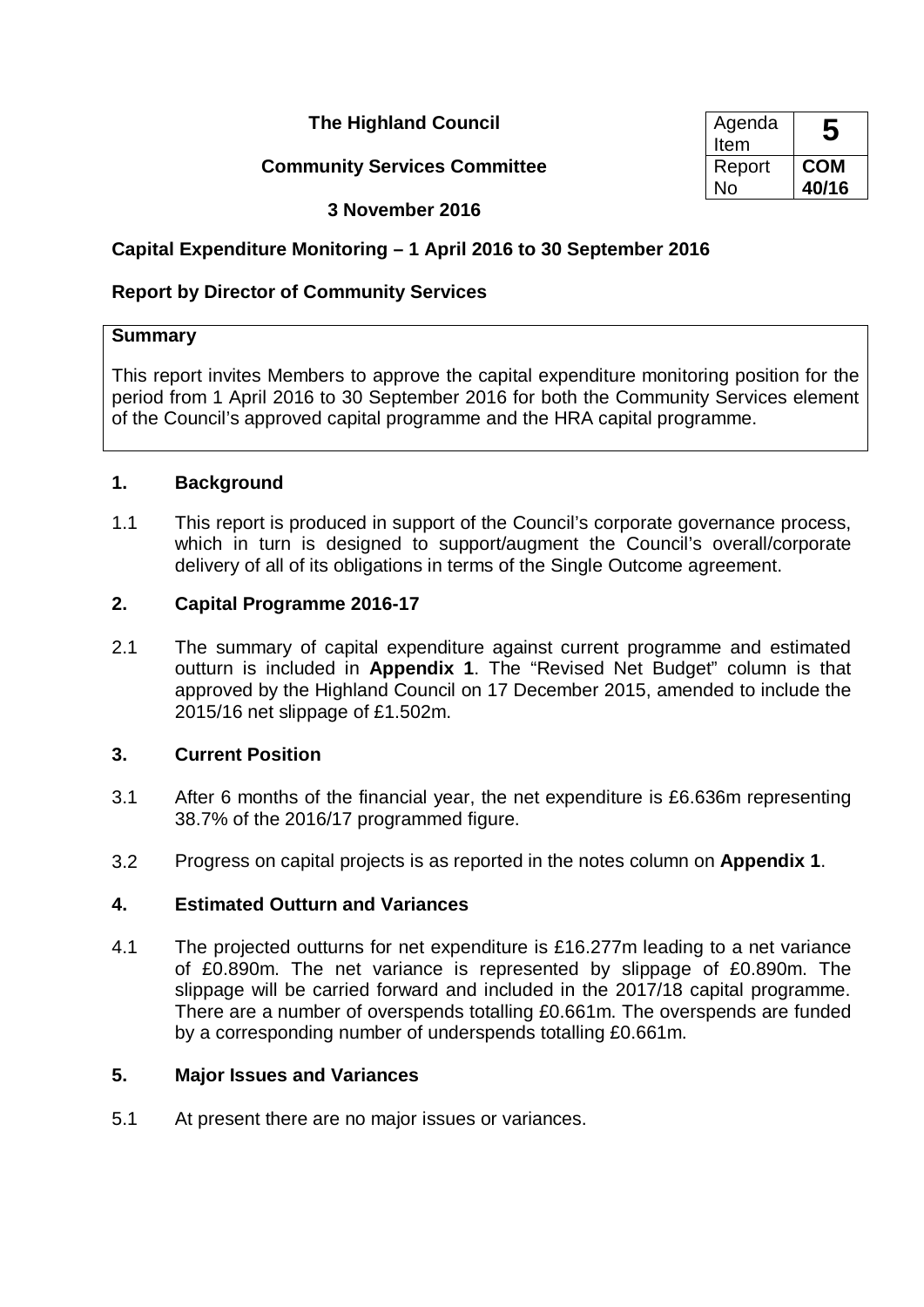## **6. HRA Capital Programme 2016-17**

- 6.1 The HRA capital programme reflects the Council's commitment to maintain and improve the housing stock, to ensure that properties are adapted to meet the changing needs of tenants, and the Council house building programme.
- 6.2 The mainstream HRA Capital Programme 2016/17 was approved by the Community Services Committee on 5 November 2015, amended to include £4.069m of the 2015/16 underspend to allow completion of the final SHQS work, retentions and defect costs. The mainstream HRA capital budget for 2016/17 is £16.526m.
- 6.3 The council house building programme was approved by the FHR Committee on 30 January 2013, and further amended at the Highland Council meeting on 7 March 2013, giving an overall target of 688 new council houses by 2017. The total programme cost is estimated to be of the order of £92m. To allow progression and continuation of the programme, the council house building element of the HRA capital programme for 2016/17 is £23.208m.

## **7. Current Position**

- 7.1 After 6 months of the financial year end the net expenditure is £11.249m representing 28.3% of the 2016/17 programmed figure.
- 7.2 Progress on capital projects is as reported in the notes column on **Appendix 2**.

#### **8. Estimated Outturn and Variances**

- 8.1 The projected outturn for net expenditure is £38.822m leading to a net variance of £0.912m. The net variance is represented by slippage of £2.015m; accelerated expenditure of £1.541m; and a net underspend of £0.438m.
- 8.2 The net underspend comprises an underspend on the mainstream element of the HRA capital programme of £0.509m and an overspend of £0.071m in the Council house building element.
- 8.3 The principal reason for the underspend is unutilised contingency sums on two of the Scape contracts.

#### **9. Major Issues and Variances**

9.1 At present there are no major issues or variances.

## **10. Implications**

- 10.1 Resource implications are discussed in the report.
- 10.2 Risk implications to the budget position, and budget assumptions, will be kept under regular review and any risks identified reported to future Committees.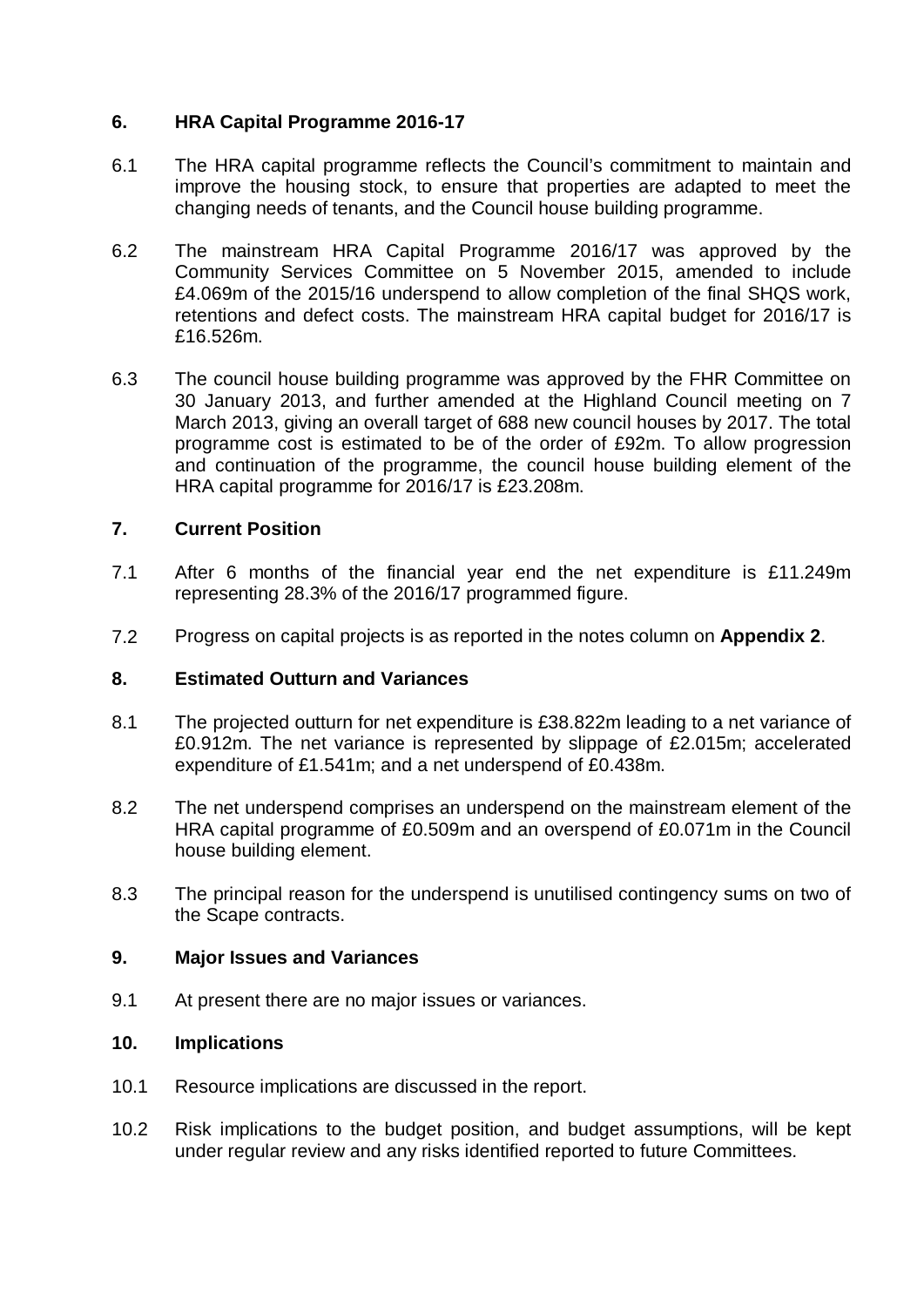10.3 There are no other known legal, equality, climate change/carbon clever, Gaelic or rural implications arising as a direct result of this report.

#### **Recommendations**

Members are invited to approve the capital expenditure monitoring position for the period 1 April 2016 to 30 September 2016.

| Designation:              | <b>Director of Community Services</b>                                              |
|---------------------------|------------------------------------------------------------------------------------|
| Date:                     | 20 October 2016                                                                    |
| Author:                   | Mike Mitchell, Service Finance Manager                                             |
| <b>Background Papers:</b> | Monitoring Statements 30/09/16 and the Highland<br><b>Council Financial Ledger</b> |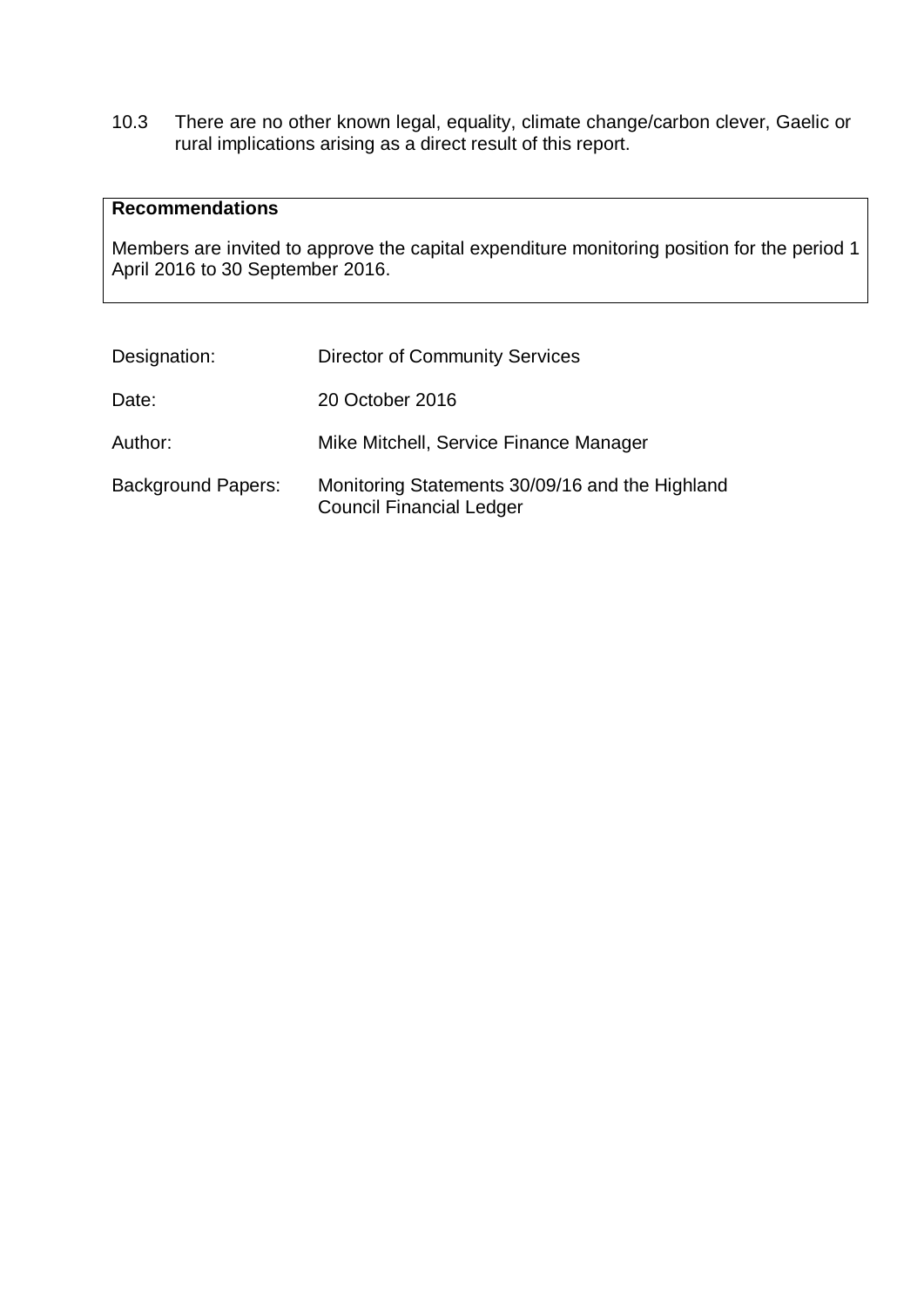| THE HIGHLAND COUNCIL                                                      |                |                 |                      |                                    |                  |                  | <b>APPENDIX 1</b>                                                                                                                                                                                                                                            |
|---------------------------------------------------------------------------|----------------|-----------------|----------------------|------------------------------------|------------------|------------------|--------------------------------------------------------------------------------------------------------------------------------------------------------------------------------------------------------------------------------------------------------------|
| MONITORING OF CAPITAL EXPENDITURE - 1ST APRIL 2016 TO 30TH SEPTEMBER 2016 |                |                 |                      |                                    |                  |                  |                                                                                                                                                                                                                                                              |
|                                                                           |                |                 |                      |                                    |                  |                  |                                                                                                                                                                                                                                                              |
| <b>SERVICE: COMMUNITY SERVICES</b>                                        |                |                 |                      |                                    |                  |                  |                                                                                                                                                                                                                                                              |
|                                                                           | Actual         | Revised         | Year End             | Year End                           | (Slippage)/      | Anticipated      | <b>COMMENTS</b>                                                                                                                                                                                                                                              |
|                                                                           | Net            | <b>Net</b>      | <b>Estimated Net</b> | Net                                | Acceleration     | Year End         |                                                                                                                                                                                                                                                              |
| <b>Project Description</b>                                                | Year to Date   | <b>Budget</b>   | Outturn              | Variance                           | Net              | (Under)/Over     |                                                                                                                                                                                                                                                              |
|                                                                           | £000           | £000            | £000                 | £000                               | £000             | £000             |                                                                                                                                                                                                                                                              |
| <b>ROADS AND BRIDGES</b>                                                  |                |                 |                      |                                    |                  |                  |                                                                                                                                                                                                                                                              |
| <b>Structural Road Works</b>                                              |                |                 |                      |                                    |                  |                  |                                                                                                                                                                                                                                                              |
| Road Structural Capital Works<br>Road Surface Dressing Capital            | 1,276<br>875   | 4,950<br>1,500  | 4,525<br>1,925       | (425)<br>425                       | 0<br>0           | (425)<br>425     | Works ongoing in all Areas, target completion by year end.<br>Works ongoing in all Areas, target completion by year end.                                                                                                                                     |
| Bridges, Retaining Walls & Culverts                                       | 127            | 946             | 546                  | (400)                              | (400)            | 0                | Works ongoing. Kylesku parapet replacement is slipped to next financial year,<br>however emergency bridging stock and safety barrier works have utilised 50% of<br>the slippage. Bridge works at A831 Struy and C1126 Coronation have slipped to<br>2017/18. |
| <b>Area Minor Capital Works</b>                                           |                |                 |                      |                                    |                  |                  |                                                                                                                                                                                                                                                              |
| Area Minor Works - Traffic Calming                                        | 10             | 86              | 76                   | (10)                               | (10)             | $\bf{0}$         | Works ongoing. There will be a slight slippage to next financial year.                                                                                                                                                                                       |
| <b>Timber Extraction</b>                                                  | 0              | 150             | 50                   | (100)                              | (100)            | $\bf{0}$         | Schemes currently under development, however works will slip to next financial<br>year.                                                                                                                                                                      |
| <b>ACTIVE TRAVEL</b>                                                      |                |                 |                      |                                    |                  |                  |                                                                                                                                                                                                                                                              |
| <b>Bus Shelters</b>                                                       | 132            | 247             | 247                  | $\mathbf 0$                        | $\mathbf{0}$     | 0                | Ward discussions ongoing on programme of bus shelter installations.<br>nstallations progressing.                                                                                                                                                             |
| <b>Traffic Management Improvements</b>                                    | $\overline{2}$ | 143             | 93                   | (50)                               | (50)             | 0                | Traffic signals at varoius sites progressing, however some works will slip to<br>2017/18.                                                                                                                                                                    |
| <b>LIGHTING</b>                                                           |                |                 |                      |                                    |                  |                  |                                                                                                                                                                                                                                                              |
| <b>Structural Lighting Works</b>                                          | 1,625          | 2,500           | 2,500                | 0                                  | 0                | 0                | Works ongoing in all Areas. Funding allocated to replacement of old columns &<br>defected cabling. LED replacements ongoing in all areas. Additional investment<br>of £2m linked to revenue saving on electiricty costs.                                     |
| <b>FERRIES AND HARBOURS</b>                                               |                |                 |                      |                                    |                  |                  |                                                                                                                                                                                                                                                              |
|                                                                           |                |                 |                      |                                    |                  |                  | Schemes approved at Harbour Management Board - programme of works                                                                                                                                                                                            |
| Harbours General Structural Works                                         | 61             | 280             | 280                  | $\mathsf{O}\xspace$                | 0                | 0                | inderway.                                                                                                                                                                                                                                                    |
| ochinver Ice Plant                                                        | 0              | 200             | 200                  | 0                                  | 0                | $\bf{0}$         | Grant approved, works to commence shortly, completion this financial year.                                                                                                                                                                                   |
| Chilling of Fish Market - Kinlochbervie<br>Pontoons                       | 13<br>1        | 250<br>11       | 20<br>11             | (230)<br>0                         | 230<br>0         | $\bf{0}$<br>0    | enders awaiting return, grants thereafter to be applied for.<br>nstallations ongoing.                                                                                                                                                                        |
|                                                                           |                |                 |                      |                                    |                  |                  |                                                                                                                                                                                                                                                              |
| <b>ENVIRONMENTAL HEALTH</b>                                               |                |                 |                      |                                    |                  |                  |                                                                                                                                                                                                                                                              |
| Contaminated Land                                                         | $\overline{2}$ | 36              | 36                   | 0                                  | 0                | $\bf{0}$         | Last of funding for site identification and small remedial works.                                                                                                                                                                                            |
| <b>COMMUNITY WORKS</b>                                                    |                |                 |                      |                                    |                  |                  |                                                                                                                                                                                                                                                              |
| <b>Burials and Cremations</b>                                             |                |                 |                      |                                    |                  |                  |                                                                                                                                                                                                                                                              |
| <b>Burial Ground Extension - General</b>                                  | 6              | 150             | 111                  | (39)                               | 0                | (39)             |                                                                                                                                                                                                                                                              |
| <b>Burial Ground Extension - Portree</b>                                  | 13             | $\overline{77}$ | $\overline{77}$      | $\mathsf 0$                        | 0                | 0                | Design work ongoing. Phase 1 works to be undertaken in 2016/17.                                                                                                                                                                                              |
| Burial Ground Extension - Nairn                                           | 392            | 376             | 400                  | 24                                 | 0                | 24               | Works complete.                                                                                                                                                                                                                                              |
| <b>Burial Ground Acharacle</b>                                            | 12<br>15       | 25<br>110       | 25<br>110            | $\mathsf 0$<br>$\mathsf{O}\xspace$ | 0<br>$\mathbf 0$ | $\mathbf 0$<br>0 | Norks complete.                                                                                                                                                                                                                                              |
| <b>Burial Ground Fodderty</b><br><b>Burial Ground Ullapool</b>            | $\mathbf 0$    | $\mathbf 0$     | $\mathsf 0$          | $\mathsf 0$                        | 0                | $\pmb{0}$        | Extension design brought forward - works 2016/2017<br>Design work ongoing.                                                                                                                                                                                   |
| <b>Burial Ground Dores</b>                                                | 3              | 10              | 10                   | 0                                  | 0                | 0                | Jesign work ongoing.                                                                                                                                                                                                                                         |
| <b>Burial Ground Glen Nevis</b>                                           | 19             | 10              | 20                   | 10                                 | 0                | 10               | Design work ongoing.                                                                                                                                                                                                                                         |
| <b>Burial Ground Canisbay</b>                                             | 19             | 30              | 30                   | 0                                  | 0                | 0                | Design work ongoing.                                                                                                                                                                                                                                         |
| <b>Burial Ground Alness</b>                                               | 4              | 0               | 5                    | 5                                  | 0                | 5                | Design work ongoing.                                                                                                                                                                                                                                         |
| Inverness Crematorium - Replacement Cremators                             | 166            | $\mathbf{1}$    | 170                  | 169                                | 0                | 169              | Works complete and cremators operational, retention to be paid. Overspend as<br>reported last financial year.<br>Programme of works underway in conjunction with Community groups - fully                                                                    |
| War Memorials                                                             | -1             | (11)            | (11)                 | 0                                  | 0                | 0                | unded by capital discretionary budget.                                                                                                                                                                                                                       |
| <b>Public Conveniences</b>                                                |                |                 |                      |                                    |                  |                  |                                                                                                                                                                                                                                                              |
| Invergordon<br>Parks and Play Areas - Development                         | 28             | 0               | 28                   | 28                                 | 0                | 28               |                                                                                                                                                                                                                                                              |
| Play Areas                                                                | 14             | 228             | 128                  | (100)                              | (100)            | 0                | Area programmes progressing.                                                                                                                                                                                                                                 |
| <b>Depots</b>                                                             |                |                 |                      |                                    |                  |                  |                                                                                                                                                                                                                                                              |
| Depots - Health & Safety                                                  | 8              | 219             | 219                  | $\mathbf 0$                        | 0                | 0                | Depot infrastructure programme of works under development.                                                                                                                                                                                                   |
|                                                                           |                |                 |                      |                                    |                  |                  |                                                                                                                                                                                                                                                              |
| <b>VEHICLES &amp; PLANT</b><br>Vehicle & Plant Purchases                  | 1,773          | 4,500           |                      | (197)                              | 0                | (197)            | Orders placed, budget fully committed for 2016/17.                                                                                                                                                                                                           |
|                                                                           |                |                 | 4,303                |                                    |                  |                  |                                                                                                                                                                                                                                                              |
| <b>HOUSING (NON HRA)</b>                                                  |                |                 |                      |                                    |                  |                  |                                                                                                                                                                                                                                                              |
| <b>Travelling People Sites</b>                                            | 39             | 143             | 143                  | 0                                  | 0                | $\mathbf 0$      | Budget fully committed and will be spent by March 2017.                                                                                                                                                                                                      |
|                                                                           |                |                 |                      |                                    |                  |                  |                                                                                                                                                                                                                                                              |
| <b>OVERALL TOTAL</b>                                                      | 6,636          | 17,167          | 16,277               | (890)                              | (890)            | $\mathbf 0$      |                                                                                                                                                                                                                                                              |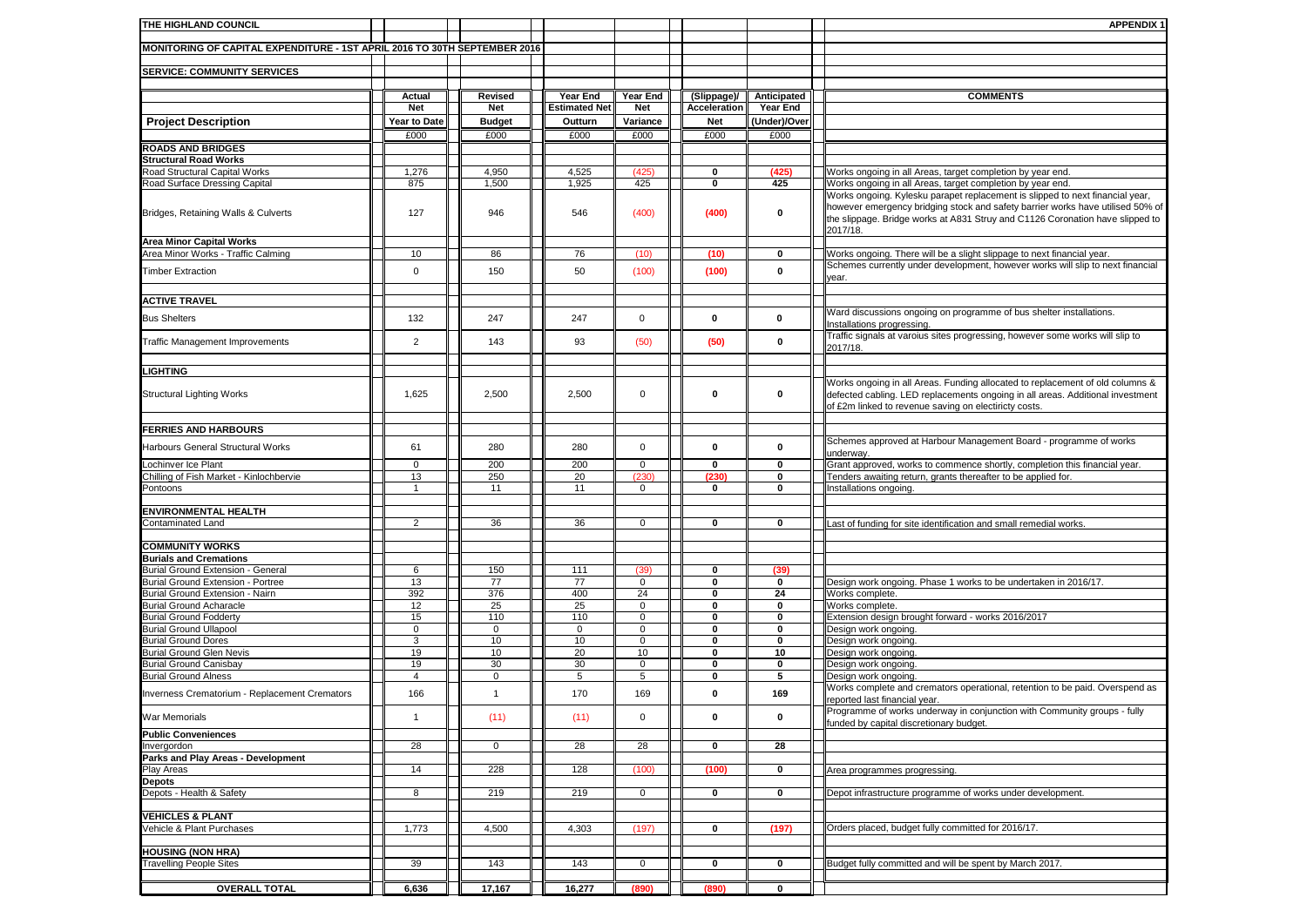|                                                                        | <b>Number</b> |               | <b>Actual</b>     | rear End<br><b>Estimated</b> |                          |                     | <b>Anticipated</b> |                                                      |
|------------------------------------------------------------------------|---------------|---------------|-------------------|------------------------------|--------------------------|---------------------|--------------------|------------------------------------------------------|
|                                                                        | of            | <b>Budget</b> | <b>Spend Year</b> | <b>Outturn</b>               | <b>Year End</b>          | Slippage /          | <b>Year End</b>    |                                                      |
| <b>Project Title</b>                                                   | <b>Houses</b> | 2016/17       | to Date           | 2016/17                      | <b>Variance</b>          | <b>Acceleration</b> | (Under)/Over       | <b>Comments</b>                                      |
|                                                                        |               |               |                   |                              |                          |                     |                    |                                                      |
| HRA Capital Programme 2016/17                                          |               |               |                   |                              |                          |                     |                    |                                                      |
|                                                                        |               |               |                   |                              |                          |                     |                    |                                                      |
| <b>Equipment and Adaptations</b>                                       |               |               |                   |                              |                          |                     |                    |                                                      |
| Equipment & adaptations Caithness                                      |               | 100,000       | 11,350            | 100,000                      |                          |                     |                    | Works carried out on demand                          |
| Equipment & adaptations Sutherland                                     |               | 125,000       | 7,237             | 125,000                      |                          |                     |                    | Works carried out on demand                          |
| Equipment & adaptations Inverness City and Area                        |               | 300,000       | 54,343            | 270,000                      | 30,000                   | 30,000              |                    | Work on site 30% complete                            |
| Equipment & adaptations Badenoch & Strathspey                          |               | 37,800        |                   | 32,000                       | 5.800                    | 5.800               |                    | Works carried out on demand                          |
| Equipment & adaptations Nairn                                          |               | 46,800        | 26,668            | 46,800                       |                          |                     |                    | Work on site 70% complete                            |
| Equipment & adaptations Fort William & Ardnamurchan                    |               | 57,600        | 6,599             | 57,600                       |                          |                     |                    | Works carried out on demand                          |
| Equipment & adaptations Caol & Mallaig                                 |               | 37,800        |                   | 37,800                       |                          |                     |                    | Works carried out on demand                          |
| Equipment & adaptations Skye, Ross & Cromarty                          |               | 395.000       | 28.225            | 395.000                      |                          |                     |                    | Works carried out on demand                          |
|                                                                        |               |               |                   |                              |                          |                     |                    |                                                      |
| <b>TOTAL</b>                                                           |               | 1.100.000     | 134,422           | 1.064.200                    | 35,800                   | 35.800              |                    |                                                      |
|                                                                        |               |               |                   |                              |                          |                     |                    |                                                      |
| <b>Major Component Replacement</b>                                     |               |               |                   |                              |                          |                     |                    |                                                      |
| Bathroom replacement Caithness                                         | 48            | 231,663       | 56,898            | 231.663                      |                          |                     |                    | Work on site 30% complete started May 2016           |
| Kitchen replacement Caithness                                          | 46            | 231.663       | 61,371            | 231,663                      | $\overline{\phantom{0}}$ |                     |                    | Work on site 30% complete started May 2016           |
| Window & door replacement Caithness & Sutherland                       | 55            | 412.500       | 14,677            | 412,500                      | $\blacksquare$           |                     |                    | Out to tender - 25% change in addresses              |
| Bathroom replacement Sutherland                                        | 21            | 98,646        |                   | 98,646                       | ٠                        |                     |                    | Work on site 10% complete started May 2016           |
| Kitchen replacement Sutherland                                         | 20            | 98.646        | 7,989             | 98,646                       |                          |                     |                    | Work on site 40% complete started May 2016           |
| Individual bathroom and kitchens Caithness & Sutherland                | 12            | 69.981        |                   | 69,981                       | ۰.                       |                     |                    | Work on site 10% complete started May 2016           |
| Bathroom replacement Inverness City & Area                             | 14            | 70,000        | 633               | 70,000                       |                          |                     |                    | Work on site 10% complete started August 2016        |
| Kitchen replacement Inverness City & Area                              | 33            | 165,000       | 1,321             | 165,000                      |                          |                     |                    | Work on site 20% complete started August 2016        |
| Window & door replacement Inverness City                               | 91            | 780,000       | 9,856             | 780,000                      |                          |                     |                    | Out to tender - 68% change in addresses              |
| Window & door replacement Inverness Area, Nairn, Badenoch & Strathspey | 71            | 542,000       | 4,019             | 542.000                      | ٠                        |                     |                    | Out to tender - gateway 2                            |
| Window & door replacement Fort William & Ardnamurchan, Caol & Mallaig  | 28            | 195,000       | 1,558             | 195,000                      |                          |                     |                    | Out to tender - gateway 2                            |
| Replacement bathrooms and kitchens Badenoch & Strathspey               | 15            | 39,379        |                   | 39,379                       | $\blacksquare$           |                     |                    | Out to tender                                        |
| Replacement bathrooms and kitchens Nairn                               | 20            | 104,470       |                   | 104,470                      |                          |                     |                    | Contract awarded                                     |
| Replacement bathrooms and kitchens Fort William & Ardnamurchan         | 20            | 82.992        | 1,330             | 82,992                       |                          |                     |                    | Work on site 30% complete started August 2016        |
| Replacement bathrooms and kitchens Caol & Mallaig                      | 9             | 23,972        |                   | 23,972                       |                          |                     |                    | Work on site 20% complete started August 2016        |
| Individual bathroom replacement Skye, Ross & Cromarty                  | 16            | 80,000        |                   | 80.000                       |                          |                     |                    | Work on site 10% complete started May 2016           |
| Individual kitchen replacement Skye, Ross & Cromarty                   | 15            | 120,000       |                   | 120,000                      |                          |                     |                    | Work on site 10% complete started May 2016           |
| Kitchen replacement Skye, Ross & Cromarty                              | 56            | 556,743       | 14,793            | 556,743                      |                          |                     |                    | Contract awarded - 20% change in addresses           |
| Window & door replacement Skye, Ross & Cromarty                        | 66            | 554,000       | 2,904             | 554,000                      |                          |                     |                    | Design in progress - gateway 2                       |
| Rewiring                                                               | $\Omega$      | 503.000       | 37                | 5,000                        | 498,000                  | 498,000             |                    | Project not started - initiation, addresses required |
|                                                                        |               |               |                   |                              |                          |                     |                    |                                                      |
| TOTAL                                                                  | 656           | 4,959,655     | 177,386           | 4,461,655                    | 498,000                  | 498,000             |                    |                                                      |
|                                                                        |               |               |                   |                              |                          |                     |                    |                                                      |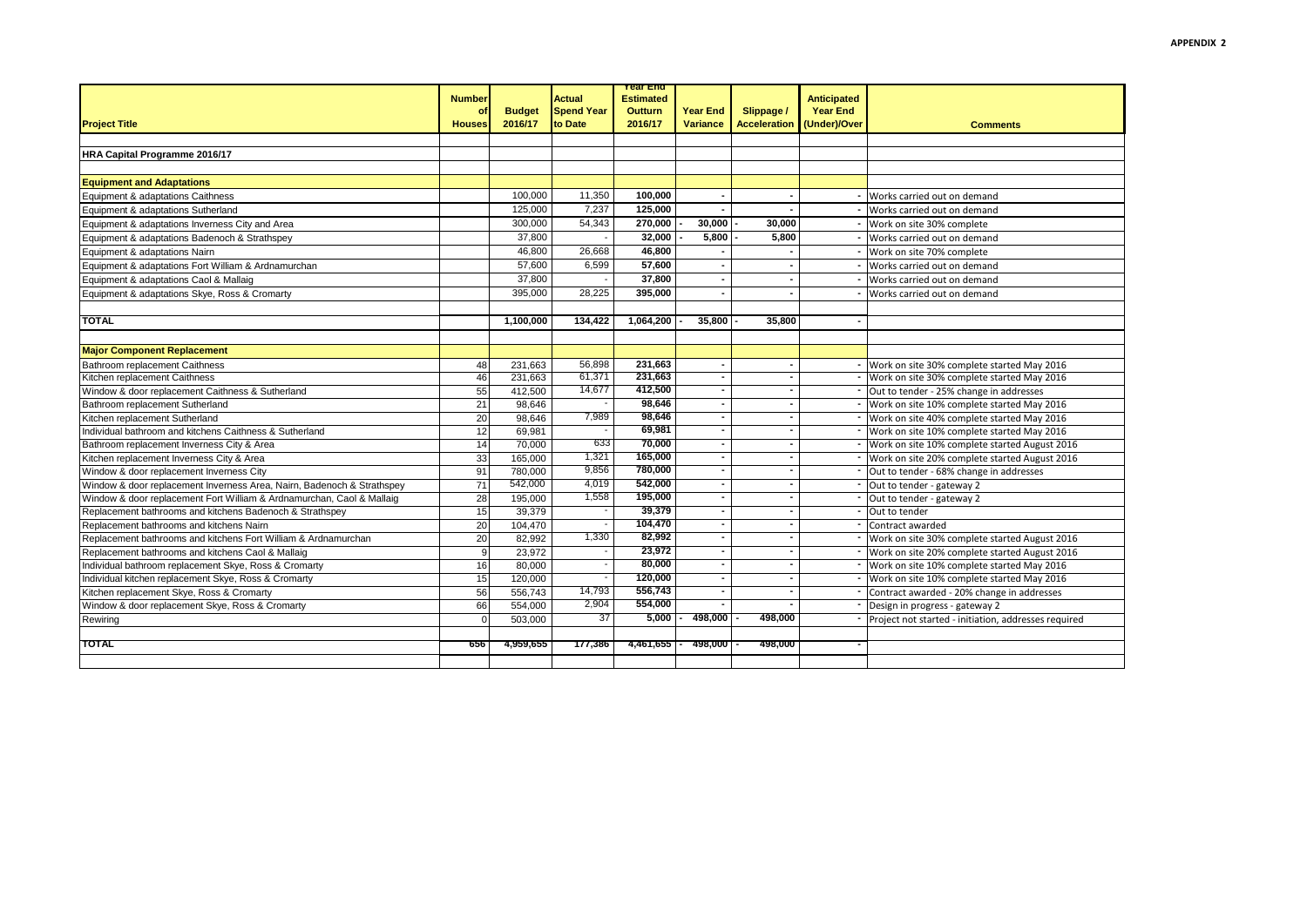|                                                                          |                           |                          |                              | <u>rear End</u>           |                             |                                   |                                 |                                                 |  |
|--------------------------------------------------------------------------|---------------------------|--------------------------|------------------------------|---------------------------|-----------------------------|-----------------------------------|---------------------------------|-------------------------------------------------|--|
|                                                                          | <b>Number</b>             |                          | <b>Actual</b>                | <b>Estimated</b>          |                             |                                   | <b>Anticipated</b>              |                                                 |  |
| <b>Project Title</b>                                                     | $\Omega$<br><b>Houses</b> | <b>Budget</b><br>2016/17 | <b>Spend Year</b><br>to Date | <b>Outturn</b><br>2016/17 | Year End<br><b>Variance</b> | Slippage /<br><b>Acceleration</b> | <b>Year End</b><br>(Under)/Over |                                                 |  |
|                                                                          |                           |                          |                              |                           |                             |                                   |                                 | <b>Comments</b>                                 |  |
| <b>Heating/Energy Efficiency</b>                                         |                           |                          |                              |                           |                             |                                   |                                 |                                                 |  |
| Heating replacement Caithness                                            | 88                        | 858,000                  | 8,311                        | 858,000                   |                             |                                   |                                 | Out to tender - 28% change in addresses         |  |
| Insulation works Caithness                                               | 30                        | 150,000                  |                              | 150,000<br>165,000        |                             |                                   |                                 | Project not started                             |  |
| Heating replacement Sutherland                                           | 15                        | 165,000                  |                              | 17,500                    |                             |                                   |                                 | Work on site 70% complete started May 2016      |  |
| Loft insulation Caithness                                                | 35                        | 17,500                   |                              |                           |                             |                                   |                                 | Contract awarded - start date later in year     |  |
| Insulation works Sutherland                                              | 15                        | 75,000                   |                              | 75,000                    | $\overline{\phantom{a}}$    | $\sim$                            |                                 | Project not started                             |  |
| Heating replacements Caithness & Sutherland                              | 23                        | 233.895                  |                              | 233,895                   |                             |                                   |                                 | Work on site 10% complete                       |  |
| Heating replacements Inverness and Nairn                                 | 52                        | 500,000                  | 569,141                      | 580,000                   | 80.000                      | 80.000                            |                                 | Work on site 90% complete                       |  |
| Heating replacements Inverness                                           | 10                        | 85,255                   |                              | 85,255                    |                             |                                   |                                 | Work on site 70% complete                       |  |
| Non-gas heating replacements Inverness, Nairn, Badenoch & Strathspey     | 40                        | 600.000                  | 5,230                        | 600,000                   |                             | $\overline{\phantom{a}}$          |                                 | Out to tender - 38% change in addresses         |  |
| Non-gas heating replacements Fort William & Ardnamurchan, Caol & Mallaig | 56                        | 572.961                  | 3,545                        | 572,961                   |                             |                                   |                                 | Out to tender - 2% change in addresses          |  |
| Heating replacements Skye, Ross & Cromarty                               | 12                        | 120,000                  |                              | 120,000                   |                             | $\overline{\phantom{a}}$          |                                 | Work on site 30% complete                       |  |
| Gas heating upgrades Ross & Cromarty                                     | 87                        | 950.000                  | 7,920                        | 950,000                   |                             |                                   |                                 | Out to tender - 65% change in addresses         |  |
| TOTAL                                                                    | 463                       | 4,327,611                | 594,147                      | 4,407,611                 | 80,000                      | 80.000                            |                                 |                                                 |  |
|                                                                          |                           |                          |                              |                           |                             |                                   |                                 |                                                 |  |
| <b>External Fabric (Major Component Replacement)</b>                     |                           |                          |                              |                           |                             |                                   |                                 |                                                 |  |
| Works to roofs, soffits, fascia and downpipes Caithness                  | 8                         | 80,000                   | 15,582                       | 80.000                    |                             |                                   |                                 | Work on site 10% complete                       |  |
| Works to roofs, soffits, fascia and downpipes Sutherland                 | 32                        | 250,000                  | 2,977                        | 250,000                   |                             | $\sim$                            |                                 | - Out to tender - gateway 2                     |  |
| Individual external fabric works Caithness & Sutherland                  |                           | 48.331                   |                              | 48,331                    |                             |                                   |                                 | Project not started                             |  |
| Roof replacement Skve                                                    | 36                        | 370.000                  | 2,434                        | 370,000                   |                             | $\overline{\phantom{a}}$          |                                 | - Out to tender - gateway 2                     |  |
| Roof replacement Ross & Cromarty                                         | 37                        | 380.000                  | 2,067                        | 380.000                   |                             |                                   |                                 | Out to tender - gateway 2                       |  |
| External fabric works Inverness City & Area                              |                           | 477,895                  | 1,026                        | 477,895                   |                             |                                   |                                 | Work on site 10% complete                       |  |
| Roof replacement Badenoch & Strathspey                                   | 3                         | 21,559                   |                              | 18,324                    | 3,235                       | $\overline{\phantom{a}}$          |                                 | 3,235 Contract awarded - start date in November |  |
| Roof works Nairn                                                         |                           | 26,693                   |                              | 26,915                    | 222                         |                                   |                                 | 222 Works complete                              |  |
| Roof works Caol & Mallaig                                                | 11                        | 54,413                   | 3,850                        | 53,000                    | 1,413                       |                                   |                                 | 1,413 Work on site 70% complete                 |  |
|                                                                          |                           |                          |                              |                           |                             |                                   |                                 |                                                 |  |
| TOTAL                                                                    | 131                       | 1,708,891                | 27,936                       | 1,704,465                 | 4,426                       |                                   | 4,426                           |                                                 |  |
|                                                                          |                           |                          |                              |                           |                             |                                   |                                 |                                                 |  |
| <b>External Fabric (environmental improvements)</b>                      |                           |                          |                              |                           |                             |                                   |                                 |                                                 |  |
| <b>Environmental improvements Caithness</b>                              |                           | 88,548                   |                              | 88,548                    |                             |                                   |                                 | Project not started                             |  |
| Environmental improvements Sutherland                                    |                           | 39,783                   |                              | 39,783                    |                             |                                   |                                 | Project not started                             |  |
| Environmental improvements Skye, Ross & Cromarty                         |                           | 80,000                   |                              | 80,000                    |                             |                                   |                                 | Project not started                             |  |
| Environmental improvements Badenoch & Strathspey                         |                           | 21,559                   |                              | 21,559                    |                             |                                   |                                 | Design in progress                              |  |
| Environmental improvements Nairn                                         |                           | 26.693                   |                              | 26,693                    |                             |                                   |                                 | Design in progress                              |  |
| Environmental improvements Fort William & Ardnamurchan                   |                           | 32,854                   |                              | 32,854                    |                             |                                   |                                 | Contract awarded                                |  |
| Environmental improvements Caol & Mallaig                                |                           | 21,559                   |                              | 21,559                    |                             |                                   |                                 | Design in progress                              |  |
|                                                                          |                           |                          |                              |                           |                             |                                   |                                 | Work on site 40% complete - 50%                 |  |
|                                                                          |                           |                          |                              |                           |                             |                                   |                                 | match funding from Carbon                       |  |
| Low-energy lighting in communal blocks                                   |                           | 50,000                   | 17,810                       | 100.000                   | 50,000                      | 50.000                            |                                 | Clever budget                                   |  |
|                                                                          |                           |                          |                              |                           |                             |                                   |                                 |                                                 |  |
| <b>TOTAL</b>                                                             |                           | 360,996                  | 17,810                       | 410,996                   | 50,000                      | 50,000                            |                                 |                                                 |  |
|                                                                          |                           |                          |                              |                           |                             |                                   |                                 |                                                 |  |
| <b>Retention/defects costs outstanding</b>                               |                           |                          |                              |                           |                             |                                   |                                 |                                                 |  |
| Retention/defects costs outstanding                                      |                           | 4.068.648                | 1.522.213                    | 3,564,509                 | 504,139<br>ь.               |                                   |                                 | 504,139 All SHQS projects completed on site     |  |
|                                                                          |                           |                          |                              |                           |                             |                                   |                                 |                                                 |  |
| <b>TOTAL</b>                                                             | 1.250                     | 16,525,801               | 2,473,914                    | 15,613,436                | $-912,365$                  | 403.800                           | 508.565                         |                                                 |  |
|                                                                          |                           |                          |                              |                           |                             |                                   |                                 |                                                 |  |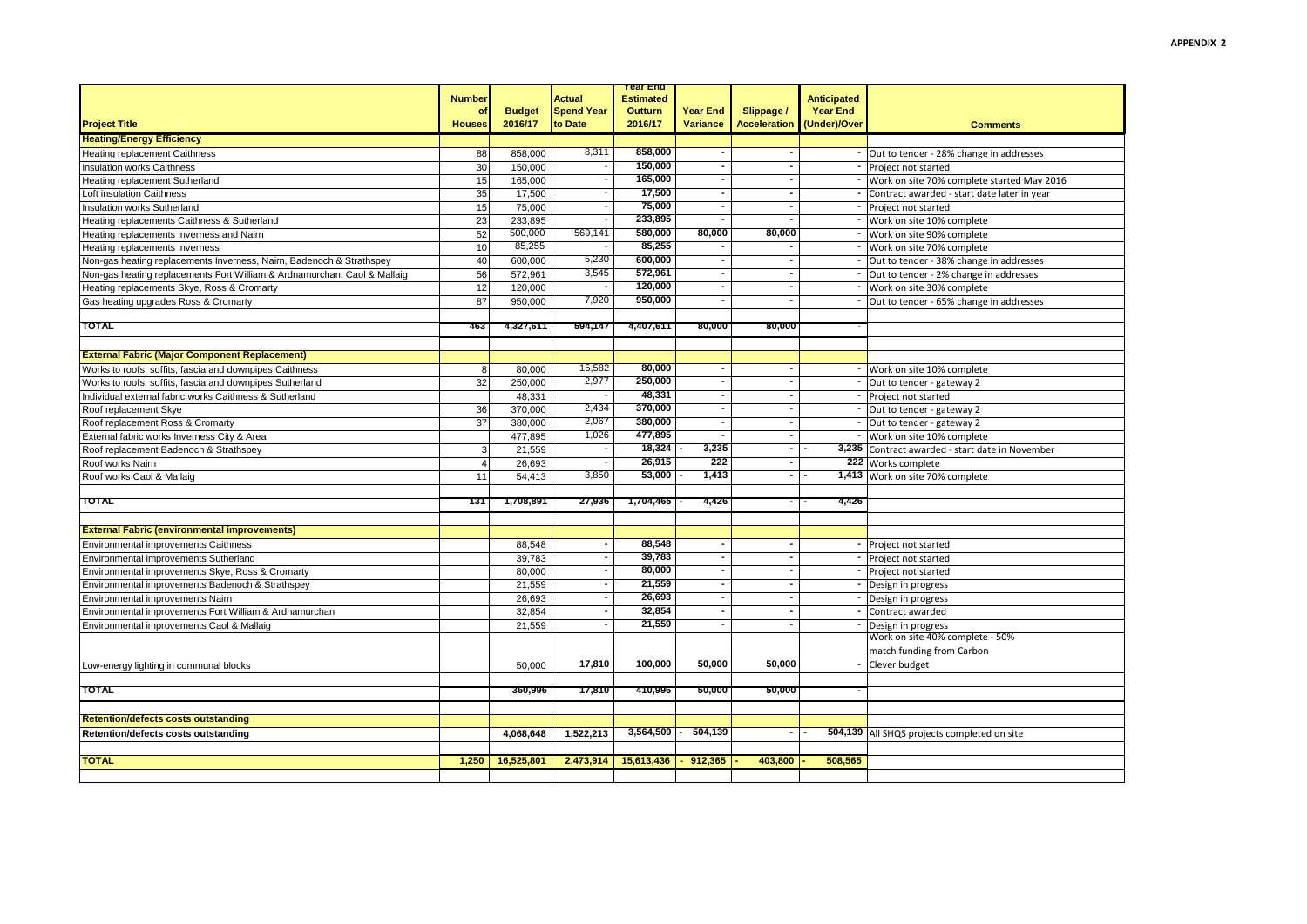| <b>Number</b><br><b>Houses</b><br>13<br>15<br>10 | <b>Budget</b><br>2016/17<br>24,355                                                                                              | Actual<br><b>Spend Year</b><br>to Date                                                                                                                                | <b>Estimated</b><br><b>Outturn</b><br>2016/17                                                                                             | <b>Year End</b><br>Variance                                                                                         | Slippage /<br>Acceleration (Under)/Over       | <b>Anticipated</b><br><b>Year End</b>      | <b>Comments</b>                                       |
|--------------------------------------------------|---------------------------------------------------------------------------------------------------------------------------------|-----------------------------------------------------------------------------------------------------------------------------------------------------------------------|-------------------------------------------------------------------------------------------------------------------------------------------|---------------------------------------------------------------------------------------------------------------------|-----------------------------------------------|--------------------------------------------|-------------------------------------------------------|
|                                                  |                                                                                                                                 |                                                                                                                                                                       |                                                                                                                                           |                                                                                                                     |                                               |                                            |                                                       |
|                                                  |                                                                                                                                 |                                                                                                                                                                       |                                                                                                                                           |                                                                                                                     |                                               |                                            |                                                       |
|                                                  |                                                                                                                                 |                                                                                                                                                                       |                                                                                                                                           |                                                                                                                     |                                               |                                            |                                                       |
|                                                  |                                                                                                                                 |                                                                                                                                                                       |                                                                                                                                           |                                                                                                                     |                                               |                                            |                                                       |
|                                                  |                                                                                                                                 | $\overline{\phantom{a}}$                                                                                                                                              | 24,355                                                                                                                                    |                                                                                                                     |                                               |                                            | Works complete - in defect period                     |
|                                                  | 222,372                                                                                                                         | 188,126                                                                                                                                                               | 222,372                                                                                                                                   |                                                                                                                     |                                               |                                            | Works complete - in defect period                     |
|                                                  | 38,747                                                                                                                          | 22.058                                                                                                                                                                | 38.747                                                                                                                                    |                                                                                                                     |                                               |                                            | Works complete - in defect period                     |
| 9                                                | 419,000                                                                                                                         | 95,758                                                                                                                                                                | 419,000                                                                                                                                   |                                                                                                                     |                                               |                                            | Tender received                                       |
|                                                  |                                                                                                                                 |                                                                                                                                                                       |                                                                                                                                           |                                                                                                                     | $\overline{\phantom{a}}$                      |                                            | Works complete - in defect period                     |
|                                                  |                                                                                                                                 |                                                                                                                                                                       |                                                                                                                                           |                                                                                                                     |                                               |                                            | 169,631 Work on site 10% complete                     |
| 6                                                | 1,000                                                                                                                           | 142,337                                                                                                                                                               |                                                                                                                                           |                                                                                                                     |                                               |                                            | Design in progress                                    |
| 20                                               | 31,973                                                                                                                          | 32,092                                                                                                                                                                |                                                                                                                                           |                                                                                                                     |                                               |                                            | 119 Works complete - final account settled            |
| 8                                                |                                                                                                                                 |                                                                                                                                                                       |                                                                                                                                           |                                                                                                                     |                                               |                                            | Works complete - in defect period                     |
| 8                                                |                                                                                                                                 | 82,817                                                                                                                                                                |                                                                                                                                           |                                                                                                                     |                                               |                                            | Works complete - in defect period                     |
| 8                                                | 14,362                                                                                                                          |                                                                                                                                                                       | 14,362                                                                                                                                    |                                                                                                                     |                                               |                                            | Works complete - in defect period                     |
| 10                                               | 1,031,781                                                                                                                       | 360.071                                                                                                                                                               | 1,031,781                                                                                                                                 |                                                                                                                     |                                               |                                            | Work on site 30% complete                             |
| 9                                                | 1,223,066                                                                                                                       | 169.362                                                                                                                                                               |                                                                                                                                           |                                                                                                                     |                                               |                                            | Work on site 10% complete                             |
| 12                                               | 591,026                                                                                                                         | 442.031                                                                                                                                                               | 492,000                                                                                                                                   | 99,026                                                                                                              | $\sim$                                        |                                            | 99,026 Works complete - in defect period              |
| 12                                               | 725,000                                                                                                                         | 11,807                                                                                                                                                                | 150,000                                                                                                                                   |                                                                                                                     | 575,000                                       |                                            | Design in progress - start delayed, building occupied |
| $\overline{4}$                                   | 346,670                                                                                                                         | 235.021                                                                                                                                                               | 422,000                                                                                                                                   | 75,330                                                                                                              | 75,330                                        |                                            | Work on site 80% complete                             |
| 6                                                | 10,408                                                                                                                          | 10,410                                                                                                                                                                | 10,408                                                                                                                                    |                                                                                                                     |                                               |                                            | Works complete                                        |
| 9                                                | 550,318                                                                                                                         | 557,060                                                                                                                                                               | 550.318                                                                                                                                   |                                                                                                                     |                                               |                                            | Work on site 90% complete                             |
| 5                                                | 729.148                                                                                                                         | 123.390                                                                                                                                                               | 729,148                                                                                                                                   |                                                                                                                     | $\overline{\phantom{a}}$                      |                                            | Work on site 30% complete                             |
| 17                                               | 234,346                                                                                                                         | 181.757                                                                                                                                                               | 234,346                                                                                                                                   |                                                                                                                     | ٠                                             |                                            | Works complete - in defect period                     |
|                                                  | 2,258,061                                                                                                                       | 745,067                                                                                                                                                               | 2,258,061                                                                                                                                 |                                                                                                                     |                                               |                                            | Work on site 40% complete                             |
|                                                  | 1,000                                                                                                                           | 300                                                                                                                                                                   | 1,000                                                                                                                                     |                                                                                                                     |                                               |                                            | Project not started                                   |
| 6                                                | 50,000                                                                                                                          | 20                                                                                                                                                                    | 50.000                                                                                                                                    |                                                                                                                     |                                               |                                            | Design in progress                                    |
| 11                                               | 20.769                                                                                                                          | 19.594                                                                                                                                                                | 20,769                                                                                                                                    |                                                                                                                     |                                               |                                            | Works complete                                        |
|                                                  |                                                                                                                                 | 510                                                                                                                                                                   | 252,000                                                                                                                                   | 193,000                                                                                                             | 193,000                                       |                                            | Design in progress - start delayed, building occupied |
|                                                  |                                                                                                                                 |                                                                                                                                                                       | 1,800,000                                                                                                                                 | 474,327                                                                                                             | 474,327                                       |                                            | Work on site 20% complete                             |
|                                                  |                                                                                                                                 |                                                                                                                                                                       | 40,000                                                                                                                                    |                                                                                                                     |                                               |                                            | Works complete - in defect period                     |
|                                                  | 388                                                                                                                             |                                                                                                                                                                       | 388                                                                                                                                       |                                                                                                                     |                                               |                                            | Works complete                                        |
|                                                  | 28.188                                                                                                                          | 1.978                                                                                                                                                                 | 28,188                                                                                                                                    |                                                                                                                     |                                               |                                            | Works complete - in defect period                     |
|                                                  |                                                                                                                                 |                                                                                                                                                                       | 55,000                                                                                                                                    | 19,000                                                                                                              | 19,000                                        |                                            | Works complete - in defect period, landscaping o/s    |
|                                                  |                                                                                                                                 |                                                                                                                                                                       |                                                                                                                                           | 20,464                                                                                                              | 20,464                                        |                                            | Work on site 60% complete                             |
|                                                  |                                                                                                                                 |                                                                                                                                                                       |                                                                                                                                           | 75,000                                                                                                              | 75,000                                        |                                            | Tender received - start delayed, building occupied    |
|                                                  |                                                                                                                                 |                                                                                                                                                                       | 705.000                                                                                                                                   | 98.318                                                                                                              | 98.318                                        |                                            | Work on site 60% complete                             |
| 44                                               | 22.611                                                                                                                          | 40.471                                                                                                                                                                | 40,471                                                                                                                                    | 17,860                                                                                                              | 17,860                                        |                                            | Contract awarded                                      |
|                                                  |                                                                                                                                 |                                                                                                                                                                       | 2,182,000                                                                                                                                 | 199,004                                                                                                             | 199,004                                       |                                            | Work on site 80% complete                             |
|                                                  |                                                                                                                                 |                                                                                                                                                                       | 400.000                                                                                                                                   |                                                                                                                     |                                               |                                            |                                                       |
|                                                  |                                                                                                                                 | 47.866                                                                                                                                                                | 500,000                                                                                                                                   | 492,320                                                                                                             | 492,320                                       |                                            | Tender received - accelerated spend                   |
|                                                  |                                                                                                                                 |                                                                                                                                                                       | 120                                                                                                                                       |                                                                                                                     |                                               |                                            | Works complete                                        |
|                                                  |                                                                                                                                 |                                                                                                                                                                       |                                                                                                                                           |                                                                                                                     |                                               |                                            | Design in progress                                    |
|                                                  |                                                                                                                                 |                                                                                                                                                                       |                                                                                                                                           |                                                                                                                     |                                               |                                            | Work on site 90% complete                             |
|                                                  |                                                                                                                                 |                                                                                                                                                                       |                                                                                                                                           |                                                                                                                     |                                               |                                            | Works complete - in defect period                     |
|                                                  | $\overline{8}$<br>6<br>22<br>$\overline{2}$<br>5<br>18<br>21<br>14<br>19<br>13<br>3<br>8<br>20<br>30<br>6<br>18<br>6<br>3<br>16 | 30,000<br>754,369<br>56,628<br>445,000<br>2,274,327<br>40,000<br>36,000<br>1,211,536<br>75,000<br>606,682<br>1,982,996<br>400,000<br>7,680<br>120<br>20,000<br>58,814 | 408<br>269,071<br>56,795<br>101,946<br>81,594<br>816<br>1,310<br>843,930<br>339,797<br>825,559<br>19,199<br>150<br>540<br>13,773<br>1,620 | 30,000<br>924,000<br>180,000<br>32,092<br>56,628<br>101,946<br>1.223.066<br>1,232,000<br>50,000<br>13,773<br>58,814 | 169,631<br>179,000<br>119<br>30,000<br>13,773 | 179,000<br>$575,000$ -<br>30,000<br>13,773 |                                                       |